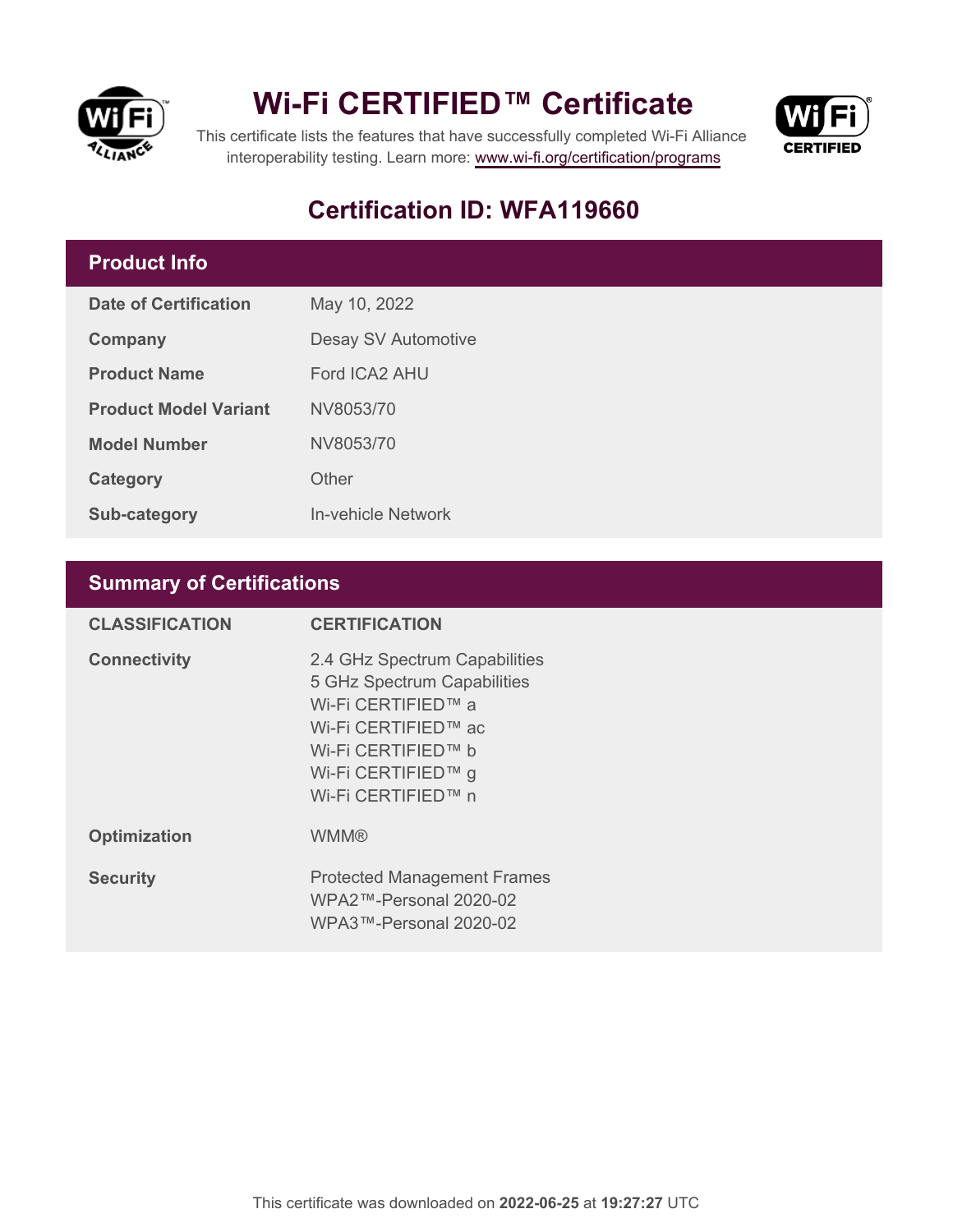

# **Wi-Fi CERTIFIED™ Certificate**

**Certification ID: WFA119660**



| <b>Role: Access Point</b>                                         | Page 2 of 3                                       |               |              |
|-------------------------------------------------------------------|---------------------------------------------------|---------------|--------------|
| <b>Wi-Fi Components</b>                                           |                                                   |               |              |
| <b>Wi-Fi Component Operating System</b>                           | <b>RF Architecture</b>                            |               |              |
| Android8.1.0<br><b>Wi-Fi Component Firmware</b><br>A <sub>0</sub> | <b>Bands Supported</b>                            | Transmit (Tx) | Receive (Rx) |
|                                                                   | $2.4$ GHz                                         | $\mathbf{1}$  | 1            |
|                                                                   | 5 GHz                                             | 1             | 1            |
| <b>Certifications</b>                                             |                                                   |               |              |
| 2.4 GHz Spectrum Capabilities                                     | Wi-Fi CERTIFIED™ b                                |               |              |
| 20 MHz Channel Width in 2.4 GHz                                   | Wi-Fi CERTIFIED™ g                                |               |              |
| <b>5 GHz Spectrum Capabilities</b>                                | Wi-Fi CERTIFIED™ n                                |               |              |
| 20 MHz Channel Width in 5 GHz                                     | OBSS on Extension Channel<br>Short Guard Interval |               |              |
| 40 MHz Channel Width in 5 GHz<br>80 MHz Channel Width in 5 GHz    | A-MPDU Tx                                         |               |              |
|                                                                   |                                                   |               |              |
| <b>Protected Management Frames</b>                                |                                                   |               |              |
| <b>WMM®</b>                                                       |                                                   |               |              |
| WPA2™-Personal 2020-02                                            |                                                   |               |              |
| WPA3™-Personal 2020-02                                            |                                                   |               |              |
| Wi-Fi CERTIFIED™ a                                                |                                                   |               |              |
| Wi-Fi CERTIFIED™ ac                                               |                                                   |               |              |
| A-MPDU with A-MSDU<br><b>MCS 8-9 Rx</b>                           |                                                   |               |              |
| Short Guard Interval                                              |                                                   |               |              |